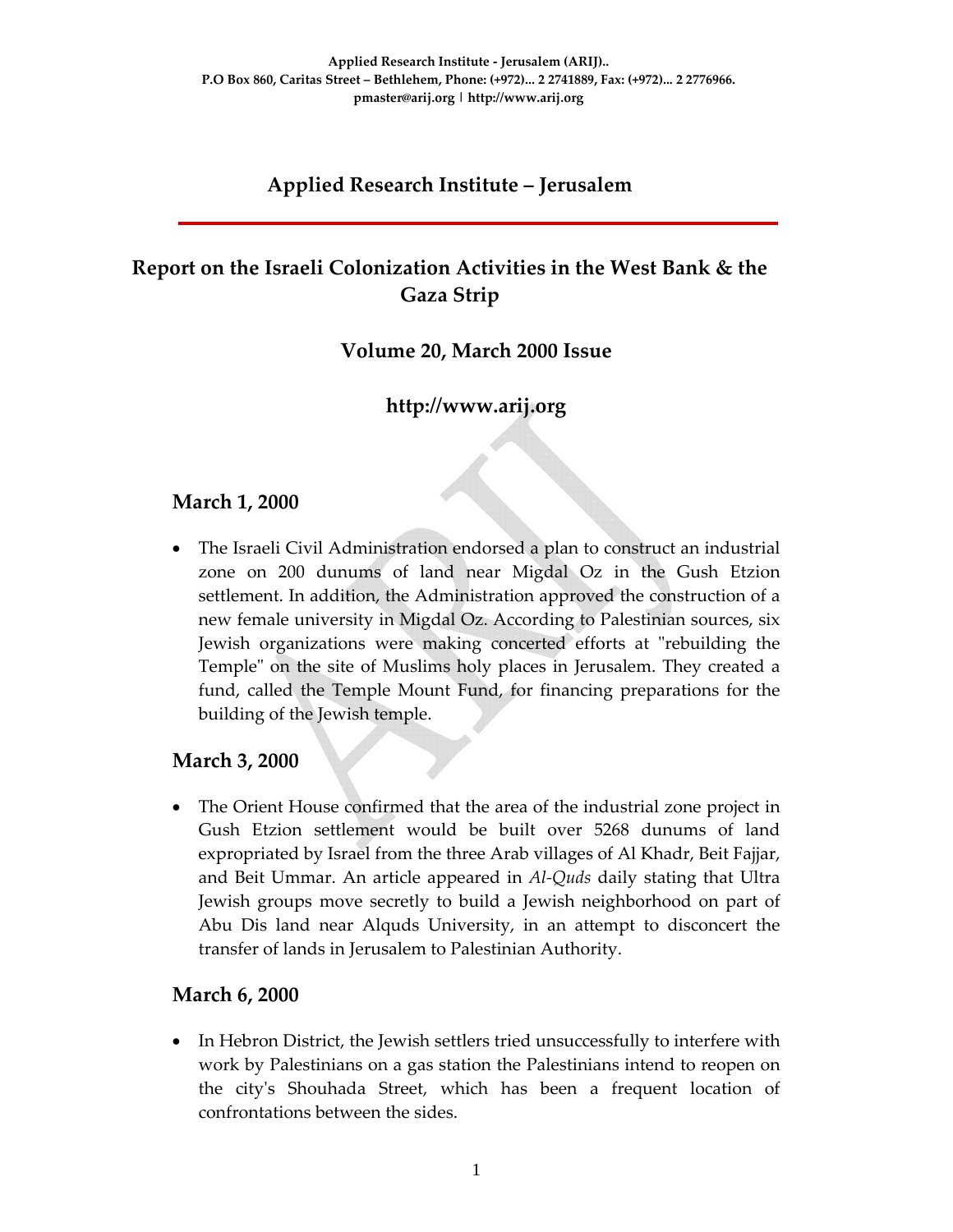# **March 8, 2000**

• The Israeli bulldozers destroyed wide areas of agricultural land belonging to Al Jib and Beit Ijza villages as a preparation to be annexed to Givat Hadasha settlement, northwest of Jerusalem. The policy of demolishing houses in East Jerusalem continued as bulldozers of the Jerusalem Municipality demolished the house of a Palestinian inhabitant named Abdallah Al Salaima at Wad Kaddum village in east Jerusalem under the pretext that the house was built without a permit.

### **March 9, 2000**

• ARIJ field workers spoted the expansion of Maon settlement (Hebron district).

### **March 10, 2000**

• According to *Al‐Quds* daily newspaper, Extremist Jewish Associations are seeking to build a new settlement neighborhood near Gilo tunnel, between Bethlehem and Jerusalem, by constructing 2000 housing units over 253 dunums of land.

### **March 11, 2000**

• Jewish settlers of Shvut Rahel prohibited a Palestinian inhabitant named Moussa Ahmad (73 years old) from Qaryut village near Nablus, from entering his land, in an attempt to expand their settlement.

### **March 12, 2000**

• Abdel Hadi Hantash of the Palestinian Land Defense Committee in Hebron District reported that the Israeli authority delivered eviction orders to Palestinian citizens from the villages of Yatta and Idhna.

#### **March 14, 2000**

• Israel and the Palestinian authority agreed on maps detailing the upcoming Israeli redeployment in the West Bank. The two sides agreed to carry out the redeployment, which will cover over 6.1% of the West Bank.

#### **March 15, 2000**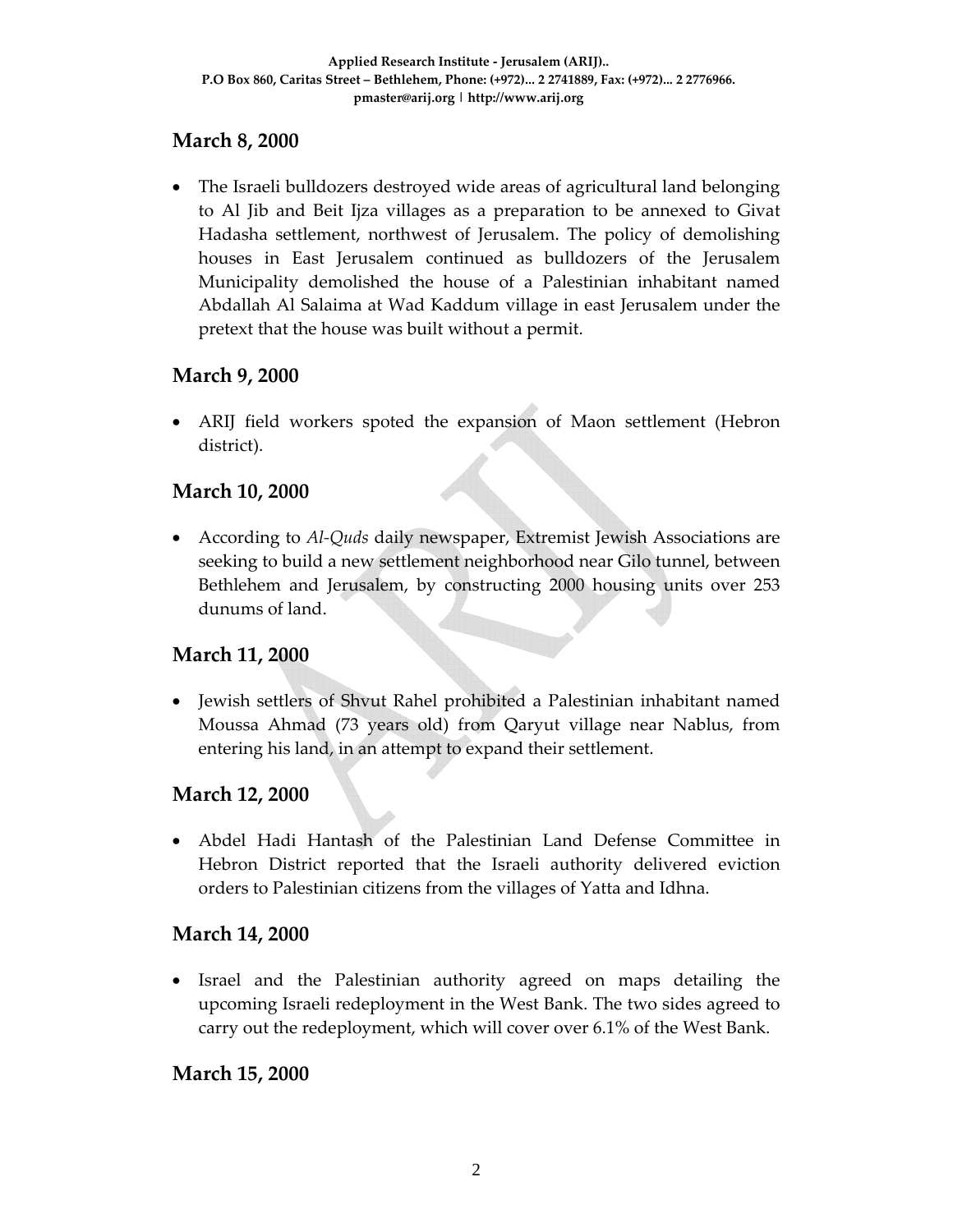- The security cabinet approved the map of the next IDF withdrawal in which 6.1% of the West Bank will be transferred to full Palestinian control (Area A)‐ 5.1% that is currently under Israeli security control (Area B) and 1 % that is under complete Israeli control (Area C).The areas to be transferred to the Palestinians include:
	- 1. The area of the village of salfit, south of the city‐ settlement of Ariel.
	- 2. The town of Halhoul, north of Hebron.
	- 3. The area of the village of Bani Naʹim, east of Hebron.
	- 4. An area inhabited by tens of thousands of Palestinians in the southern Mount Hebron area around the villages and towns of Dura, Dahariya, Yatta and Sumua.
	- 5. The villages of Al 'Ubeidiya, Dar Salah, and Ash Shawawra, near Bethlehem.
	- 6. The town of Beitunia, near Ramallah.
	- 7. Some villages from Jenin District.
- So, the Palestinian Authority fully controls 18.2% of the West Bank (Area A) and has civil controls over 24,7% (Area B). Meanwhile, PM Ehud Barak has decided that the Palestinian village of Anata, which borders Jerusalem, will not be transferred to full Palestinian control as part of the next IDF withdrawal in the West Bank. Several notices were dispatched to Palestinian families in 'Izbat at Tabib village, in Qalqiliya District. The notices warned demolition of eight Palestinian houses under the allegation that they had been built without a permit.

#### **March 19, 2000**

- Jewish investors are planning to build some 5,000 housing units on the land (estimated at 1,200 dunums) of Walajeh village on the southern outskirts of Jerusalem. About half of the land, falls within the jurisdiction of the Jerusalem municipality, while the other half is in the West Bank Territory designated as Area C, under full Israeli control.
- In Nablus District, the settlers of Bracha accompanied by Israeli border police destroyed scores of dunums of fertile land near Khillet Al Samery hamlet. Also, according to Israeli surveyors, a new military order has been issued to expropriate 600 dunums of land from Biddya village, southwest of Nablus.

#### **March 20, 2000**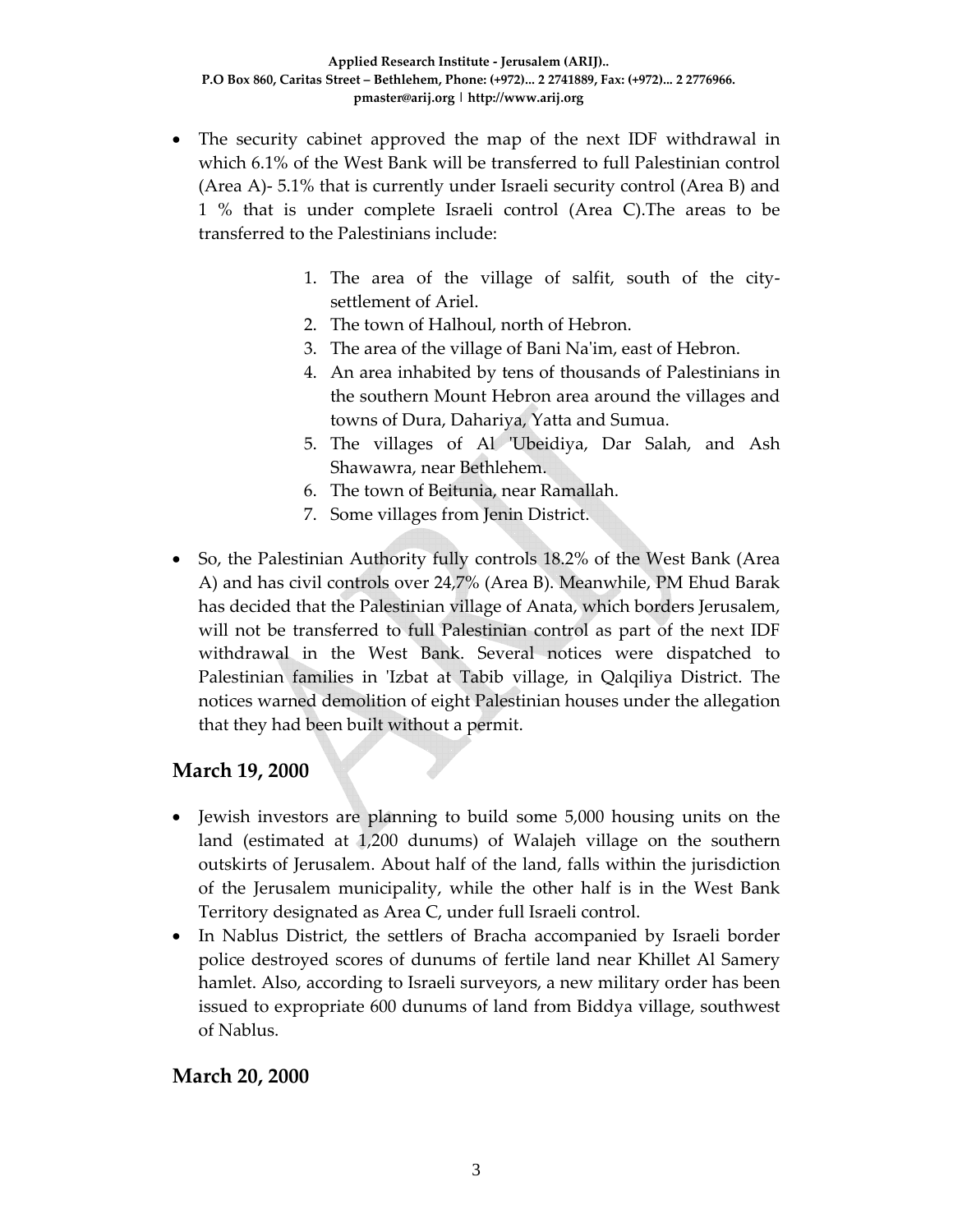• The Israeli government issued a demolition order to the Palestinian inhabitant Khaled at Tabibʹs house in Izbat at Tabib village in Nablus District.

### **March 21, 2000**

• Israel handed over 6.1% of the West Bank to the Palestinian Authority as part of the final stage of the second withdrawal. The territories involved include a large chunk of territory around Hebron, and slivers of areas near Bethlehem, Ramallah, Nablus, Jericho, Tulkarm, and Jenin.

# **March 23, 2000**

• The Israeli Civil Administration announced that hundreds of dunums had been confiscated from Palestinian lands in Ramallah District, in an attempt to open a settlement by‐pass road linking Beit El settlement with Ofra.

# **March 24, 2000**

• The Jerusalem Municipality approved a major plan to confiscate 700 dunums belonging to Palestinian citizens in Arab East Jerusalem. The land seizure will be used for contructing a by‐pass road connecting West Jerusalem and settlements located East of Arab Jerusalem, so as to separate East Jerusalem from the rest of the Palestinian land.

### **March 25, 2000**

• The Israeli government commenced work for the extension of an 8-km long sewage pipe at Wadi Qana, west of Salfit. The sewage pipe which starts from Immanuel settlement, near Derestia village, to inside the Green Line threatens to damage over 13,000 dunums of Arab land in Salfit and Qalqiliya Districts.

### **March 26, 2000**

• According to an article appeared in *Al‐Ayyam* daily stating that the Israeli Housing Ministry are planning to build 1600 settlement housing units in Mod'in settlement, in order to expand the settlement.

### **March 27, 2000**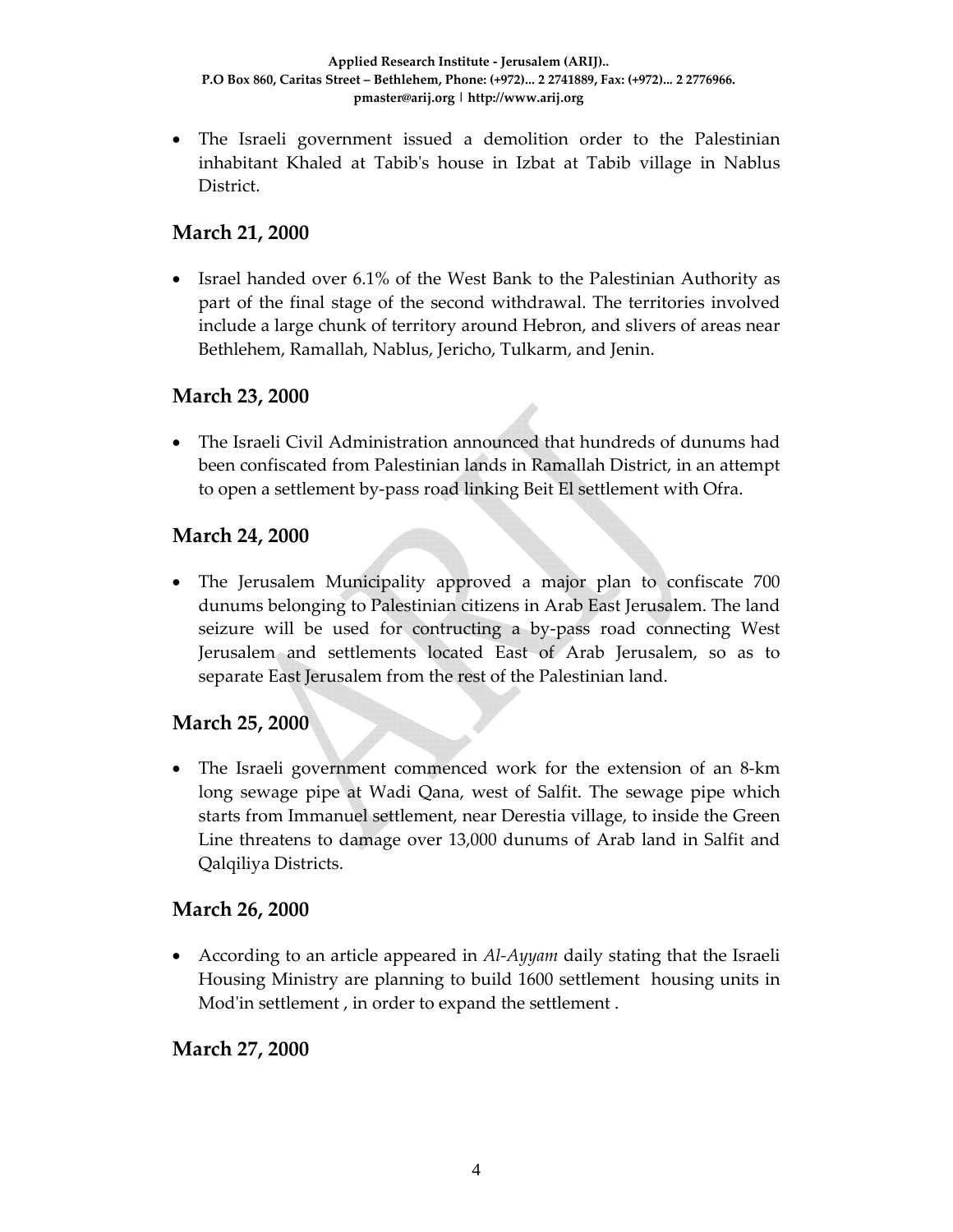• An article appeared in *Al‐Quds* daily stating that Bethlehem City and its nearby villages are currently exposed to a fierce settlement campaign aimed at imposing a new defacto position as the final‐status is being launched, wheras, Jewish settlers are building one hundred housing units at Daniel settlement, near Bethlehem. While in Beit Jala, another 200 housing units are under construction.

#### **March 28, 2000**

• The Israeli High Court of Justice ordered the state to allow 700 Palestinian cave dwellers expelled in November by the army, to return to their homes in the south Hebron Hills.

#### **March 29, 2000**

• Just after the decision of the Israeli High Court on returing the 700 Palestinian cave dwellers near Yatta, to return to their home, Jewish settlers from Maon, erected two tents at a hilltop in Hebron District, in an attempt to settle there.

#### **March 30, 2000**

• The Israeli Interior Ministry reported that 411 ID cards were confiscated from Palestinian Jerusalemites during the period of July 1999 ‐ March 2000. Of these ID cards, 121were revoked because their holders had moved to the West Bank and Gaza, and 290 were found living abroad. According to Palestinian sources, Jewish Associations are planning to purchase a hotel only few meters away from the church of the holy Sepulcher in the old quarters of Jerusalem, as a preparation to establish a new Jewish settlement in Jerusalem.

| <b>District</b> | Land                          | Land | Uprooted House |                         | Threatened |
|-----------------|-------------------------------|------|----------------|-------------------------|------------|
|                 | <b>Confiscated Threatened</b> |      | <b>Trees</b>   | <b>Demolished House</b> |            |
| Hebron          |                               | 200  |                |                         |            |
| Jerusalem       |                               | 700  |                |                         |            |
| Qalqilyia       |                               |      |                |                         |            |
| <b>Nablus</b>   | 600                           |      |                |                         |            |
|                 |                               |      |                |                         |            |
| <b>Total</b>    | 600                           | 900  |                |                         | g          |